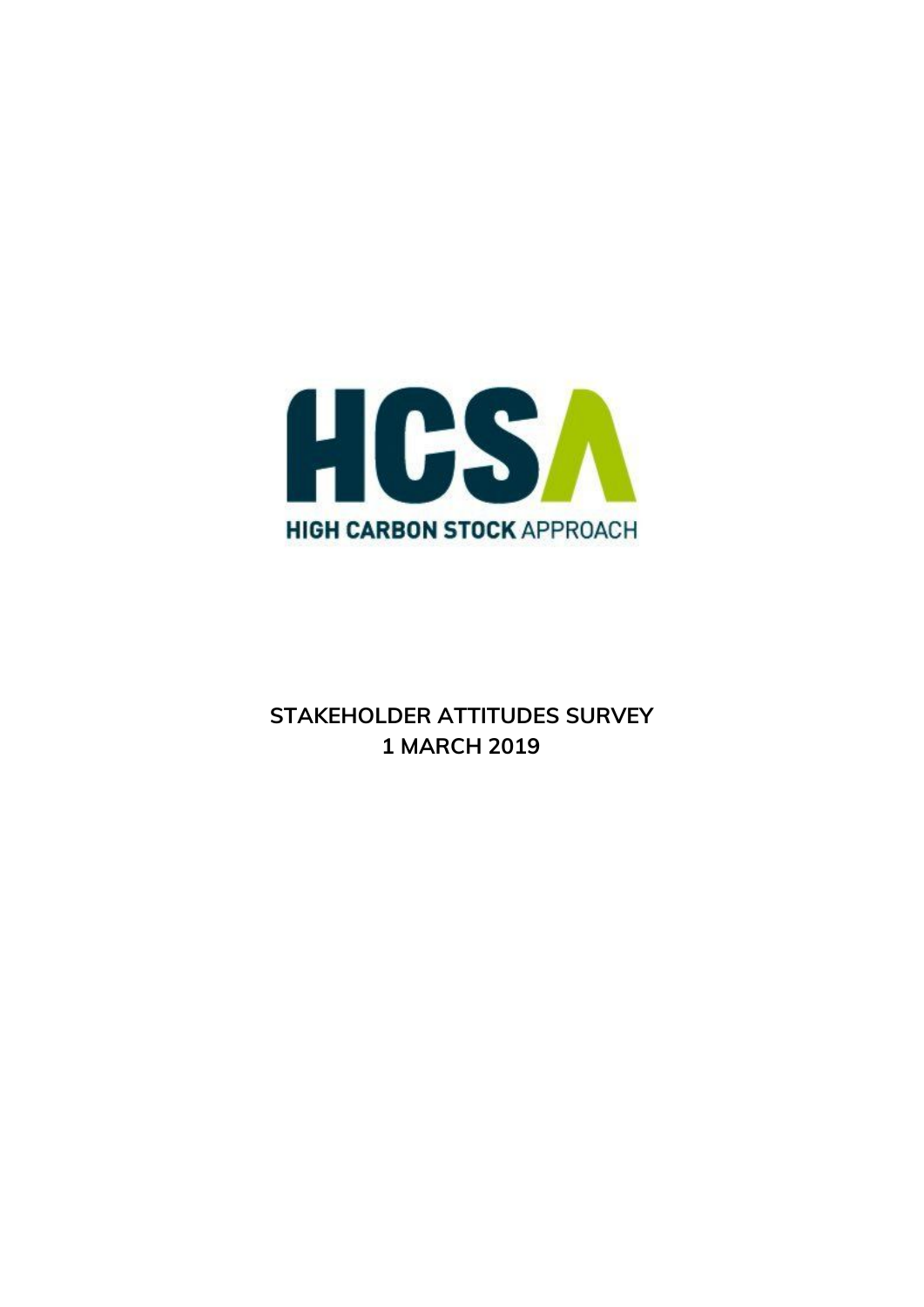# **1. INTRODUCTION**

This survey, being the first of its kind, examines the HCS Approach, HCSA as an organisation, and the benefits derived from being a member of the HCSA. Data was collected through two online surveys; one for HSCA Members and the other for Prospective Members, across various functions. The results from both surveys provide insight into how the organisation and tool are viewed as well as actionable feedback on improving utility and value to stakeholders.

The following document will lay out the research objectives, outline findings from both surveys and contrast views between Members and Prospective Members, and between different functional organisations.

Throughout the survey, some themes are visited more than once. These repeated themes are clear indications of agreement, and of conflict, between respondents, and are explored in more detail in the concluding section of this document.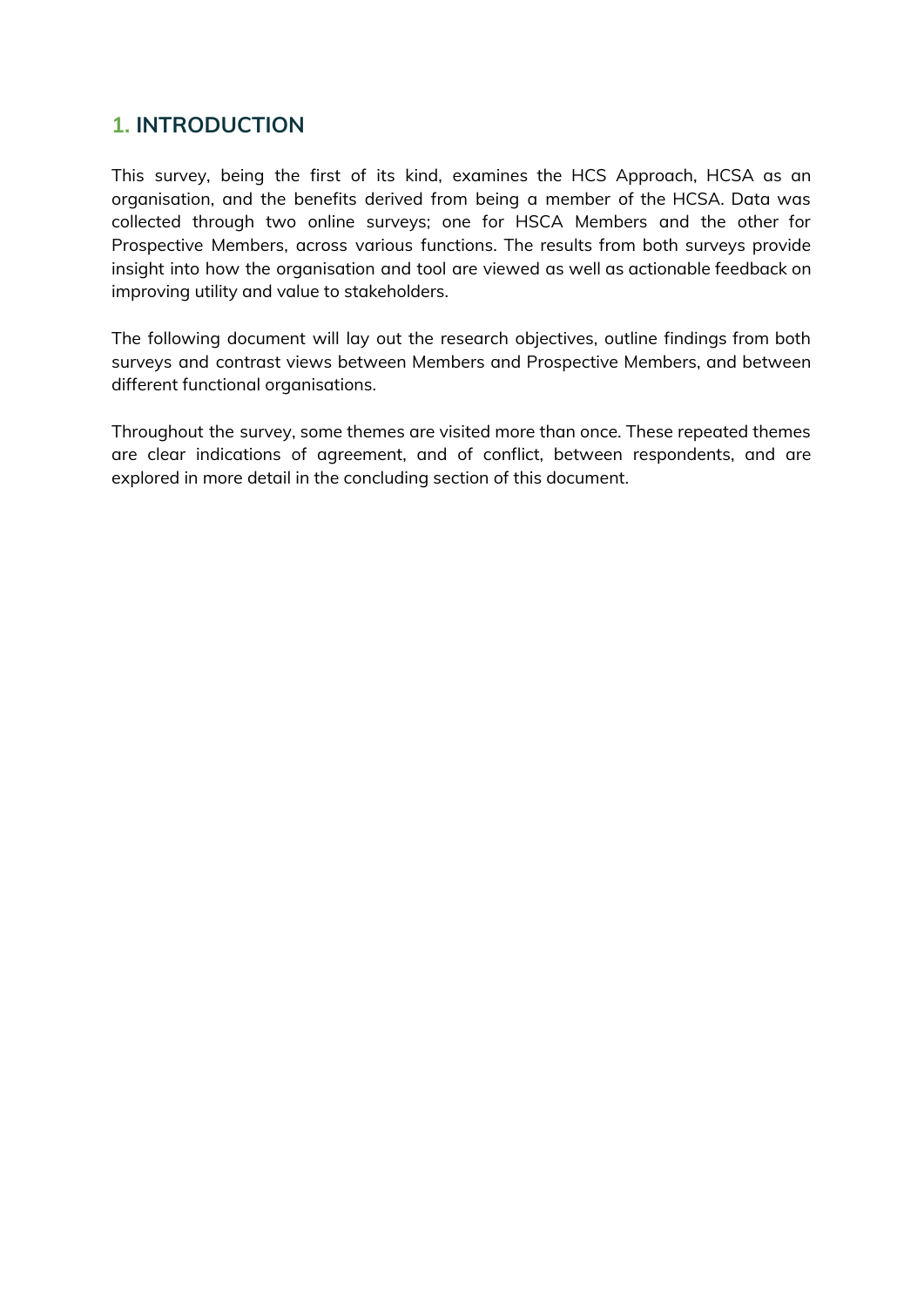# **2. RESEARCH OBJECTIVES**

The aim of this survey was to identify opportunities to increase the reach and influence of HCSA by reviewing Members (internal) and Prospective Members (external) views on:

- **•** HCSA as an organisation
- Visible impact of HCS Approach
- Membership structure and stakeholder mix
- Benefits of the HCSA membership

The survey would also capture members' and prospective members' views and positions on deforestation, the HCS Approach and to obtain recommendations to further the cause of HCSA in its mission, and as an organization.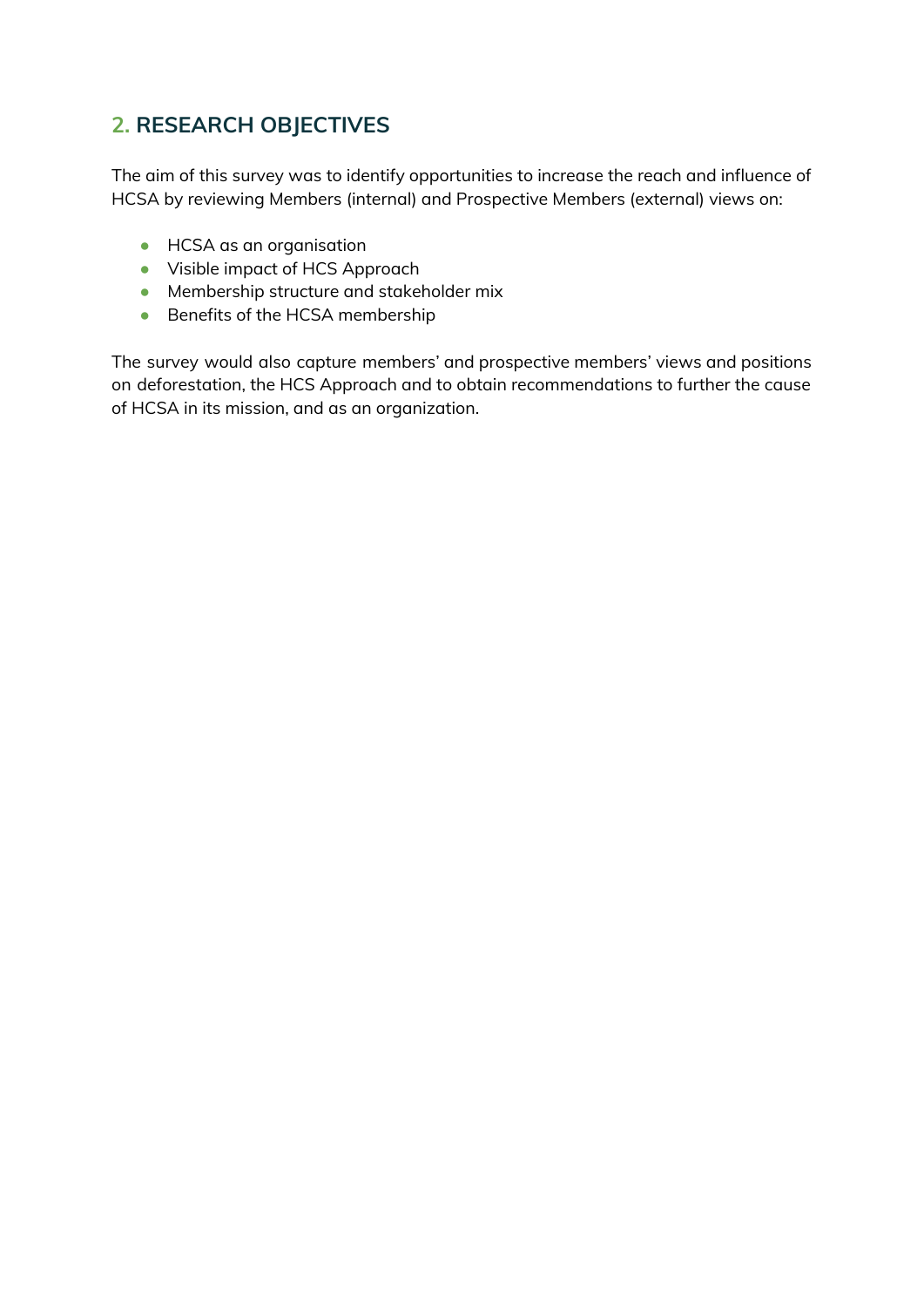# **3. METHODOLOGY**

## **3.1. Procedure**

Data was collected through an online survey tool, and through an offline, printable copy of the same survey. Two separate surveys were developed for Members and for Prospective Members to reflect differences between the two audience groups. Including demographic questions, there were 13 similar questions, with some variations between the two surveys. The Member survey had two additional questions relating to membership outcomes that would otherwise be irrelevant to Prospective Members. The questions were structured around four main topics: (1) Deforestation, (2) HCS Approach as a tool, (3) HCSA as an organization, and (4) HCSA in the future

# **3.2 Participants**

All participants were identified by HCSA, with individual respondents tasked with obtaining responses at an organisational, rather than personal, level. The survey was disseminated in three waves, from August 2018 through to October 2018, and extended for another two waves, through to December 2018, in order to accomodate returns from additional Prospective Members. Data collection was managed by SPRG.

Participants were split by organisational types; Growers, Users, Non-Governmental Organisations (NGOs), Technical Support Organisations (TSOs), Financial Institutions (FIs) and Academia.

All 25 Members responded to the survey, while only 20 of the 60 Prospective Members submitted complete responses.

| <b>Members</b>                                                               | <b>Prospective Members</b>                                                                           |  |  |  |
|------------------------------------------------------------------------------|------------------------------------------------------------------------------------------------------|--|--|--|
| $\bullet$ 25 recipients                                                      | 60 recipients                                                                                        |  |  |  |
| $\bullet$ 25 responses @ 100%                                                | $\bullet$ 20 responses @ 33%                                                                         |  |  |  |
| • Growers $(7)$ , Users $(3)$ , NGOs $(7)$ , $\vert$<br>TSO <sub>s</sub> (8) | • Growers $(4)$ , Users $(4)$ , NGOs $(2)$ ,<br>TSOs (3), Financial Institutes (4),<br>Academics (3) |  |  |  |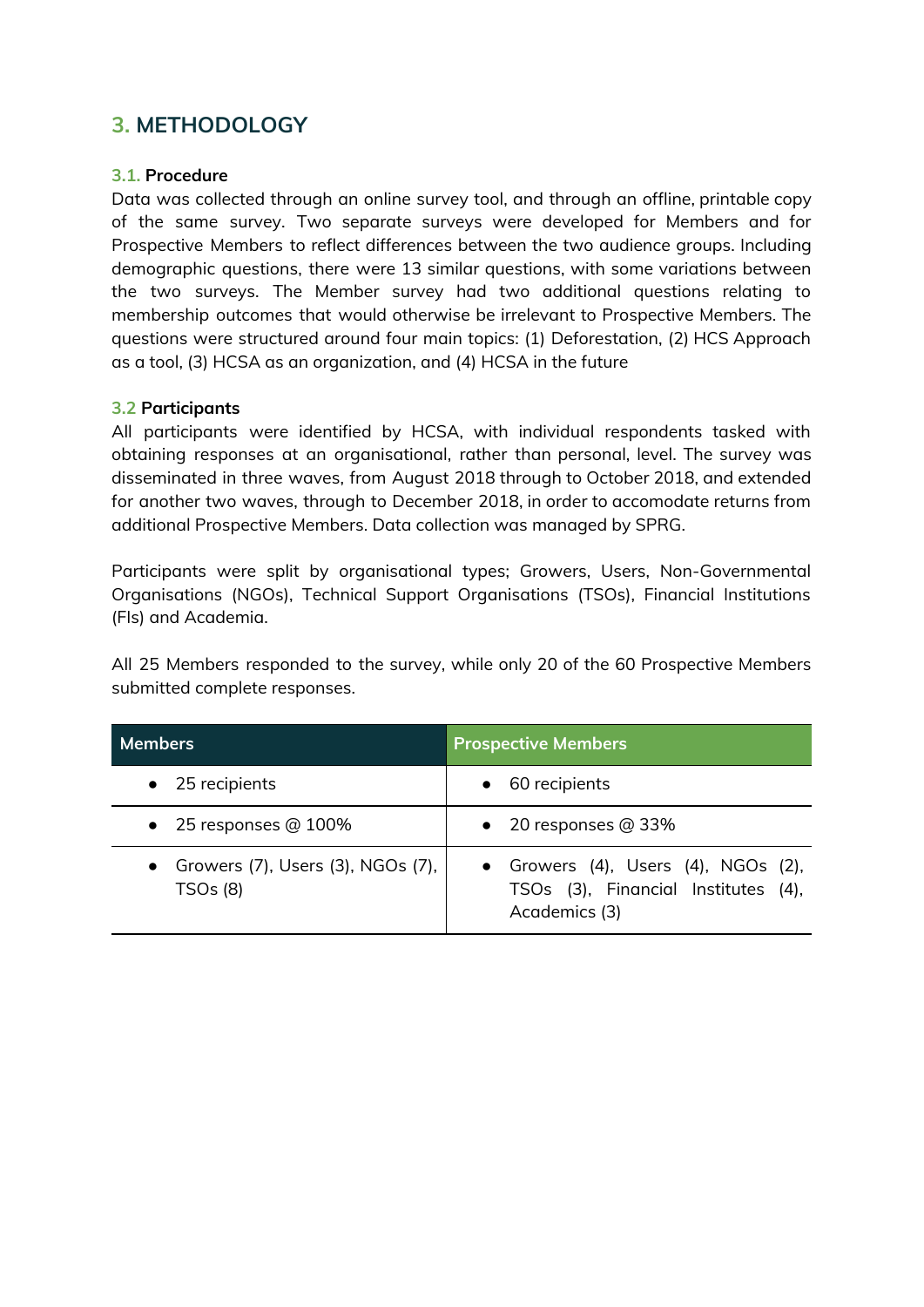# **4. RESULTS**

The results are broken down into the four main areas of investigation; Deforestation, HCS Approach, HCSA as an Organisation and HCSA in the Future. A fifth area, Membership, part of the organisational pillar, was further separated out for simplicity of narration.

## **4.1. Membership**

When asked about membership, 100% of Member respondents indicated their commitment to renewing their membership with HCSA.



Of the 20 Prospective Members surveyed, 60% indicated a keen interest in HCSA membership. Of the 40 per cent who indicated 'No', the majority of them suggested a different membership affiliation or areas of specialisation, while some other cited resource constraints.

## **4.2. Deforestation**

A large majority (20 out of 25) of Member respondents indicated 'Strongly Agree' when asked if they were concerned about deforestation and its effect on society and the environment. A similar trend was observed from the Prospective Member's survey results.



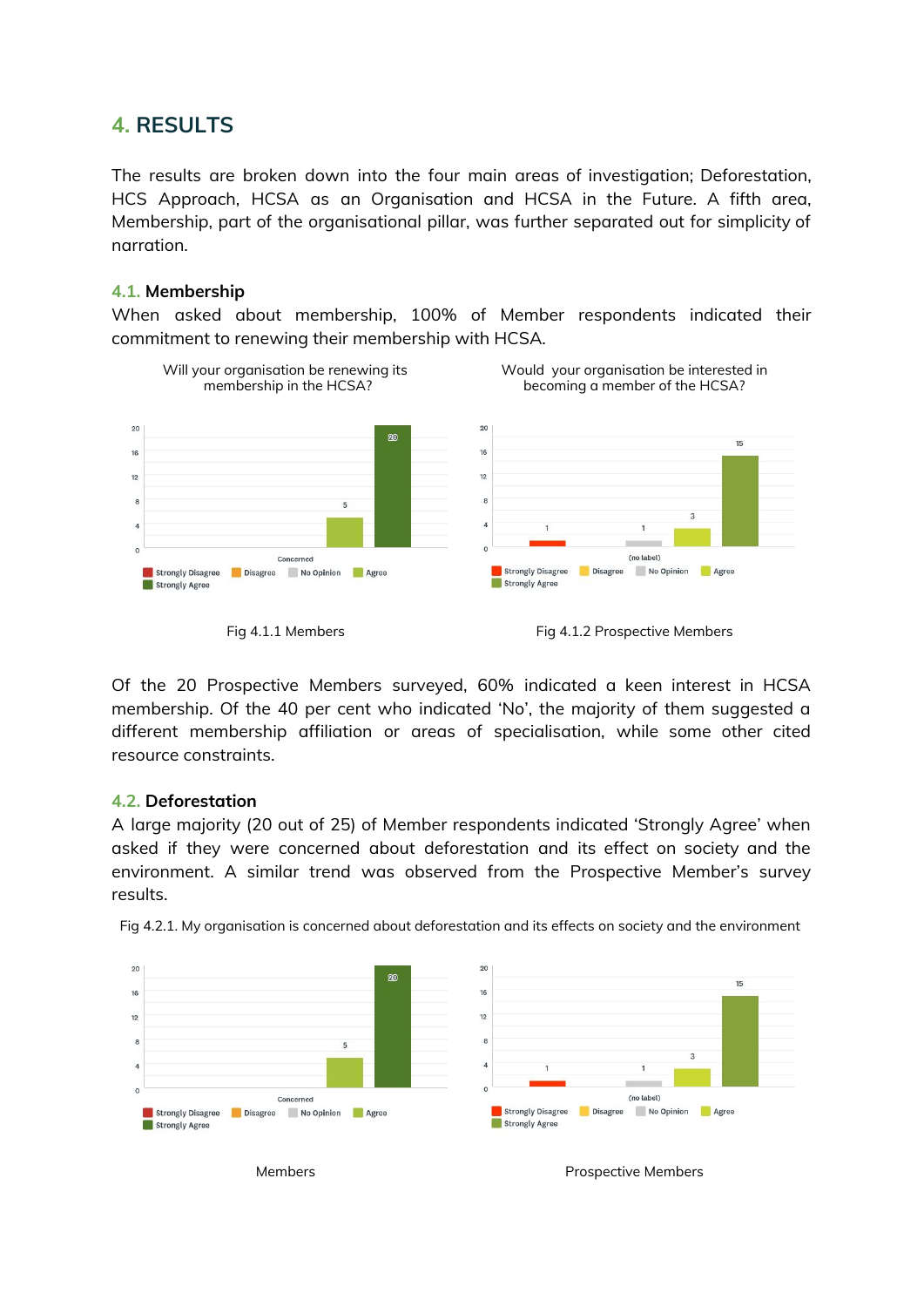Also, both Member and Prospective Member respondents were aligned in their thinking that more organisations should take the issue of deforestation seriously.



Fig 4.2.2. Enough of these organisations are taking the issue of deforestation seriously

### Members **Members** Prospective Members

Respondents were asked to share their perspective on how sustainability and the prevention of deforestation are important to their organisation. Both groups had similar responses across two broad themes; importance of sustainable development on the planet, particularly amongst NGOs and TSOs, and being directly related to continuity of operations for organisations, amongst Growers and Users.

## **4.3. HCS Approach**

The majority of all respondents agreed that the HCSA tool is practical and effective in identifying forests for conservation. However, both groups were split on the impact of the tool in conserving forests, supporting local communities and mitigating climate change.

Fig 4.3.1. Member perspectives on outcomes from HCS Approach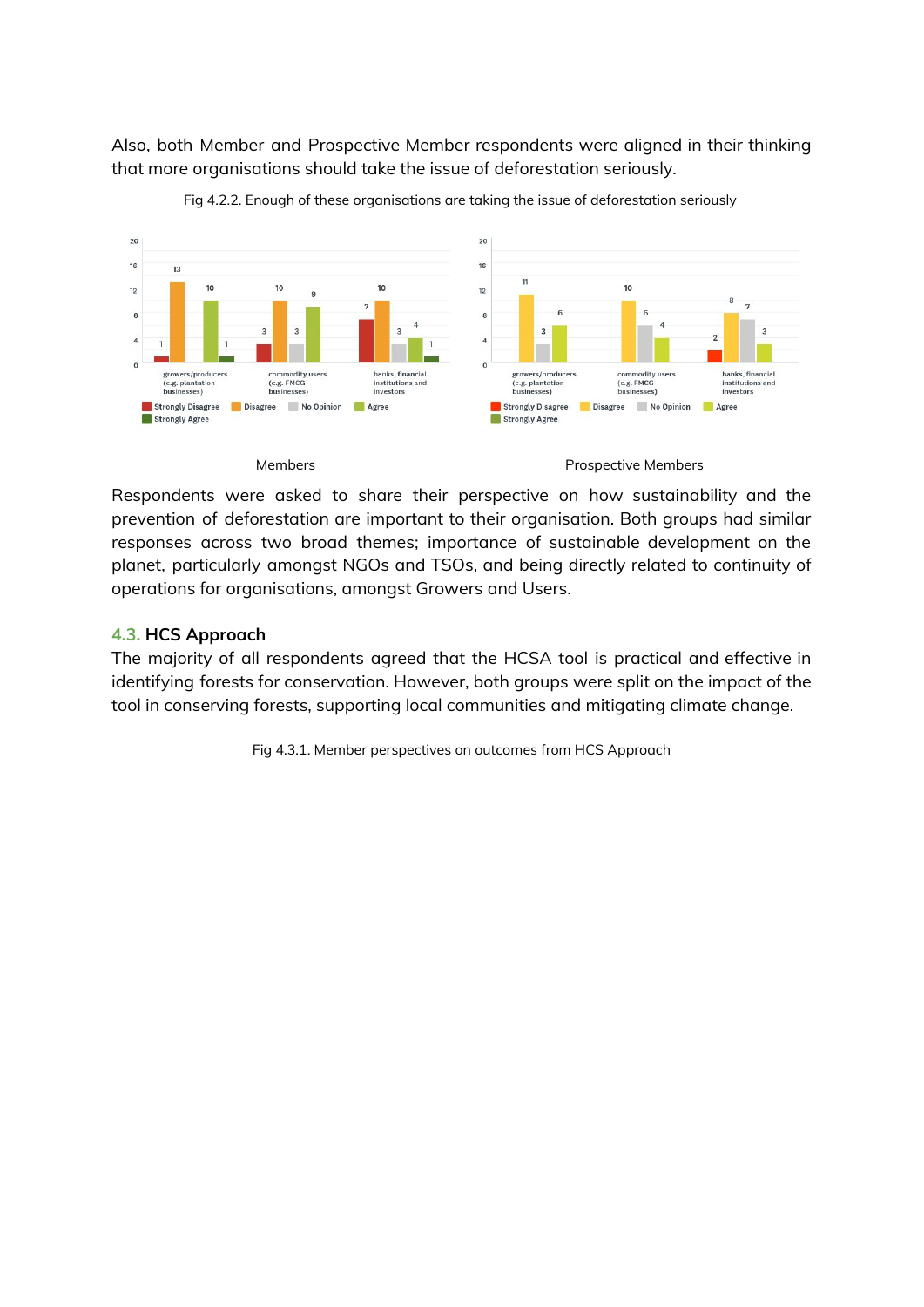|                          | $\blacktriangledown$                                                                                                                 | <b>STRONGLY</b><br>$\overline{\phantom{a}}$<br><b>DISAGREE</b> | DISAGREE <sup>V</sup> | <b>NO</b><br><b>OPINION</b> | AGREE Y      | STRONGLY_<br><b>AGREE</b> | DON'T_<br><b>KNOW</b> | TOTAL <b>T</b> | WEIGHTED_<br><b>AVERAGE</b> |
|--------------------------|--------------------------------------------------------------------------------------------------------------------------------------|----------------------------------------------------------------|-----------------------|-----------------------------|--------------|---------------------------|-----------------------|----------------|-----------------------------|
|                          | is a practical,<br>transparent,<br>robust, and<br>scientifically<br>credible way<br>to meet no<br>deforestation<br>commitments       | $0.00\%$<br>$\circ$                                            | 5.00%<br>$\mathbf{1}$ | 5.00%<br>1                  | 65.00%<br>13 | 25.00%<br>5               | $0.00\%$<br>0         | 20             | 4.10                        |
| $\overline{\phantom{a}}$ | has been an<br>effective tool<br>for identifying<br>forests for<br>conservation                                                      | 0.00%<br>$\circ$                                               | $0.00\%$<br>$\Omega$  | 10.00%<br>$\overline{2}$    | 65.00%<br>13 | 25.00%<br>5               | $0.00\%$<br>$\circ$   | 20             | 4.15                        |
| $\mathbf{v}$             | has been an<br>effective tool<br>for<br>conserving<br>forests                                                                        | $0.00\%$<br>$\circ$                                            | 15.00%<br>3           | 35.00%<br>7                 | 30.00%<br>6  | 15.00%<br>3               | 5.00%<br>1            | 20             | 3.47                        |
| $\checkmark$             | has been an<br>effective tool<br>for<br>supporting<br>local<br>community<br>rights, and<br>livelihoods<br>and poverty<br>alleviation | $0.00\%$<br>0                                                  | 15.00%<br>3           | 50.00%<br>10                | 25.00%<br>5  | 5.00%<br>1                | 5.00%<br>$\mathbf{1}$ | 20             | 3.21                        |
| $\blacktriangledown$     | has been an<br>effective tool<br>for mitigating<br>the effects of<br>climate<br>change                                               | 0.00%<br>0                                                     | 0.00%<br>$\circ$      | 50.00%<br>10                | 30.00%<br>6  | 5.00%<br>1                | 15.00%<br>3           | 20             | 3.47                        |

Fig 4.3.2. Prospective Member perspectives on outcomes from HCS Approach

|                          | $\overline{\phantom{a}}$                                                                                                             | <b>STRONGLY</b><br><b>DISAGREE</b> | <b>DISAGREE</b> ▼       | <b>NO</b><br><b>OPINION</b> | AGREE Y                    | STRONGLY_<br><b>AGREE</b> | DON'T<br><b>KNOW</b>    | TOTAL <b>T</b> | WEIGHTED _<br><b>AVERAGE</b> |
|--------------------------|--------------------------------------------------------------------------------------------------------------------------------------|------------------------------------|-------------------------|-----------------------------|----------------------------|---------------------------|-------------------------|----------------|------------------------------|
| $\overline{\phantom{a}}$ | is a practical,<br>transparent,<br>robust, and<br>scientifically<br>credible way<br>to meet no<br>deforestation<br>commitments       | 0.00%<br>$\Omega$                  | 8.00%<br>$\overline{2}$ | 4.00%<br>1                  | 68.00%<br>17               | 20.00%<br>5               | $0.00\%$<br>$\Omega$    | 25             | 4.00                         |
|                          | has been an<br>effective tool<br>for identifying<br>forests for<br>conservation                                                      | 0.00%<br>0                         | 4.00%<br>1              | 0.00%<br>$\circ$            | 64.00%<br>16               | 32.00%<br>8               | 0.00%<br>$\circ$        | 25             | 4.24                         |
|                          | has been an<br>effective tool<br>for<br>conserving<br>forests                                                                        | 0.00%<br>$\circ$                   | 36.00%<br>9             | 28.00%<br>7                 | 28.00%<br>7                | 4.00%<br>$\mathbf{1}$     | 4.00%<br>1              | 25             | 3.00                         |
| $\overline{\phantom{a}}$ | has been an<br>effective tool<br>for<br>supporting<br>local<br>community<br>rights, and<br>livelihoods<br>and poverty<br>alleviation | 0.00%<br>$\Omega$                  | 24.00%<br>6             | 28.00%<br>7                 | 40.00%<br>10 <sup>10</sup> | $0.00\%$<br>$\Omega$      | 8.00%<br>$\overline{2}$ | 25             | 3.17                         |
| $\checkmark$             | has been an<br>effective tool<br>for mitigating<br>the effects of<br>climate<br>change                                               | $0.00\%$<br>$\circ$                | 20.00%<br>5             | 20.00%<br>5                 | 48.00%<br>12               | 4.00%                     | 8.00%<br>$\overline{2}$ | 25             | 3.39                         |

# **4.4. HCSA as an organisation**

Respondents were asked a series of questions to evaluate Member and Prospective Member views of the HCSA as an organisation.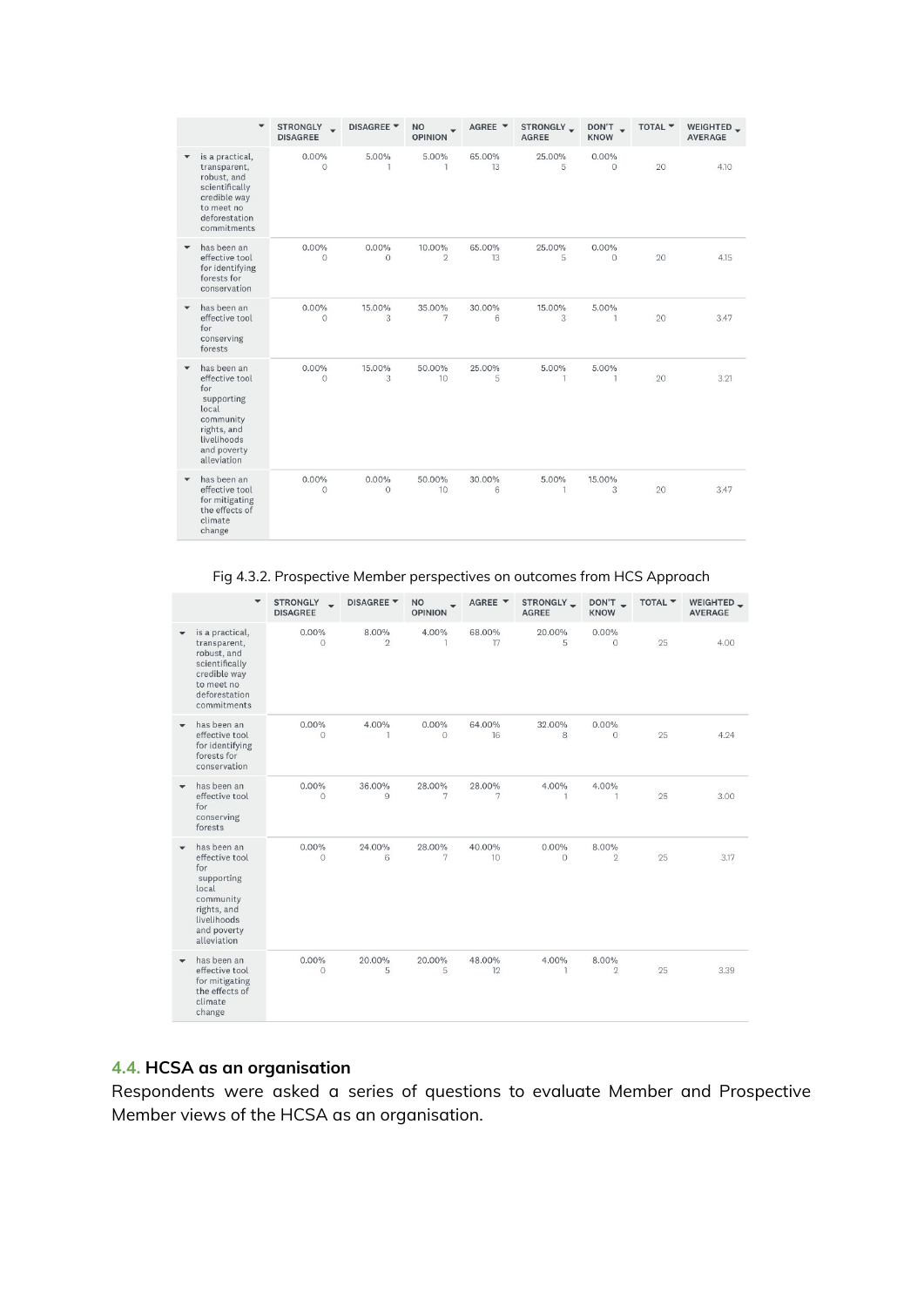When asked through open-ended questions to identify the most important objectives of the HCSA, respondents arrived at three main themes. They felt the HCSA:

- **1.** Provides a clear, practical and scientific-based methodology to implement no-deforestation commitments
- **2.** Provides a platform for multi-stakeholder collaboration in addressing deforestation
- **3.** Communicates and engages with the broader community to drive wider adoption and recognition for standards-based approaches

A further two themes emerged; objectives that the HCSA should have as objectives:

- **4.** Reconcile different approaches and improve integration with existing assessments
- **5.** Provide clarity if HCSA is primarily an owner of the HCSA toolkit, or if it should play a broader role, with the toolkit being just one aspect of the organisation

Respondents were also asked to share what they think are some of the more effective ways in which HCSA can better communicate with their respective organisations. A substantial segment of Member respondents suggested an increase in channels, frequency, reach and visibility of communications put out by HCSA. Overall, three main themes surfaced:

- **1.** Current communication model is sufficient vs. an increase in channels, frequency, reach and visibility
- **2.** Need for HCSA to unify stakeholders' objectives for better collaboration
- **3.** Provide clear guidance for implementation.

Among Prospective Member respondents, some felt that there could be more guidance and knowledge sharing when it comes to HCSA's communications, especially on data areas such as data exchange and communicating successes.

Members were also asked about benefits from HCSA membership. An overwhelming 92% of Member respondents indicated that they have benefited from HCSA.

When asked about views on the types of benefit, Members and Prospective Members had slightly different perspectives.

| <b>Benefits of HCSA membership</b>                                                           | <b>Member</b><br><b>Ranking</b> | <b>Prospective</b><br><b>Ranking</b> |
|----------------------------------------------------------------------------------------------|---------------------------------|--------------------------------------|
| the HCS Approach<br>influence<br>process<br>Τo<br>and<br>methodology                         | $\mathbf 1$<br>(80.8%)          | $\mathbf{Z}$<br>$(50.0\%)$           |
| negotiate deforestation issues as part of a<br>$\overline{0}$<br>multi-stakeholder group     | $\overline{2}$<br>(76.9%)       | 6<br>$(35.0\%)$                      |
| To shape the future of forestry through dialogue and<br>networking with key industry players | 3<br>(73.1%)                    | $(65.0\%)$                           |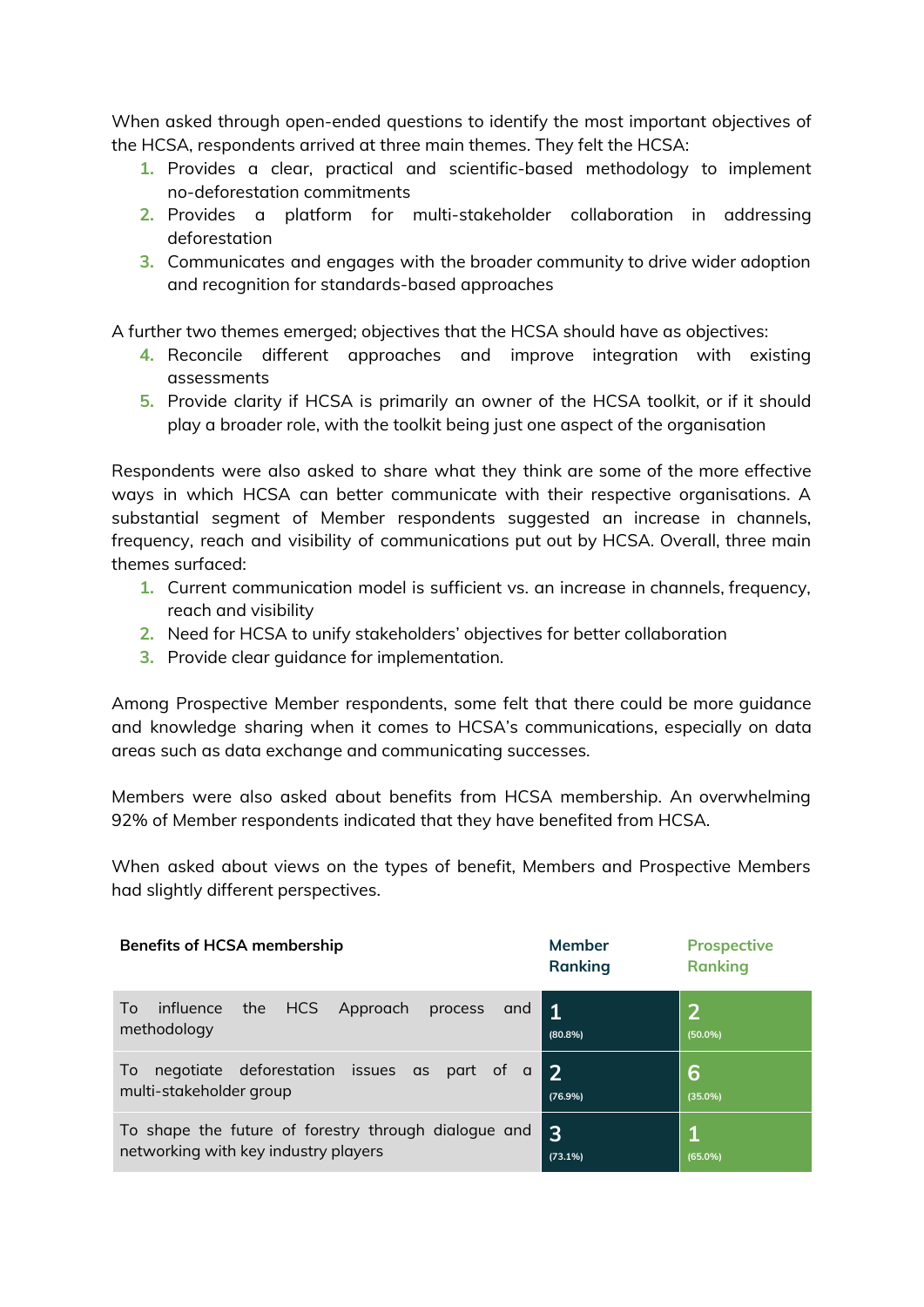| To contribute to and be associated with the conservation | 4       | 3          |
|----------------------------------------------------------|---------|------------|
| to tropical forest being conserved on the ground         | (65.2%) | $(45.0\%)$ |
| To better understand the HCS Approach tool and more      | 5       | 3          |
| quickly receive updates on changes                       | (61.5%) | $(45.0\%)$ |
| To show that we are members of an internationally        | 6       | <b>5</b>   |
| recognised environmental initiative                      | (53.4%) | $(40.0\%)$ |

Member respondents ranked 'To influence the HCS Approach process and methodology' as the number one benefit, while Prospective Member respondents ranked 'To shape the future of forestry through dialogue and networking with key industry players' as their number one benefit.

Amongst FIs and Academics, two groups currently not represented in the HCSA, 'To shape the future of forestry through dialogue and networking with key industry players', 'To show that we are members of an internationally recognised environmental initiative', and 'To negotiate deforestation issues as part of a multi-stakeholder group' were their top expected benefits.

Finally, views were sought from both groups on how they viewed membership requirements. Specifically, they were asked if;

- it is necessary to have strict Steering Group membership requirements in order to protect the integrity of the HCSA
- it is necessary to recruit new members in order to broaden the HCSA network and achieve widespread acceptance and adoption
- HCSA membership should be reserved as a reward for companies that have successfully implemented HCS in their operations
- HCSA membership should be reserved as a reward for companies that have committed to implement HCS in their operations
- admitting organisations in the early stages of HCS adoption will improve the speed and success of HCS implementation in their operations/supply chains
- the HSCA has a clear idea of the challenges that growers and commodity users face in eliminating deforestation



## Fig 4.4.1. The HCSA should...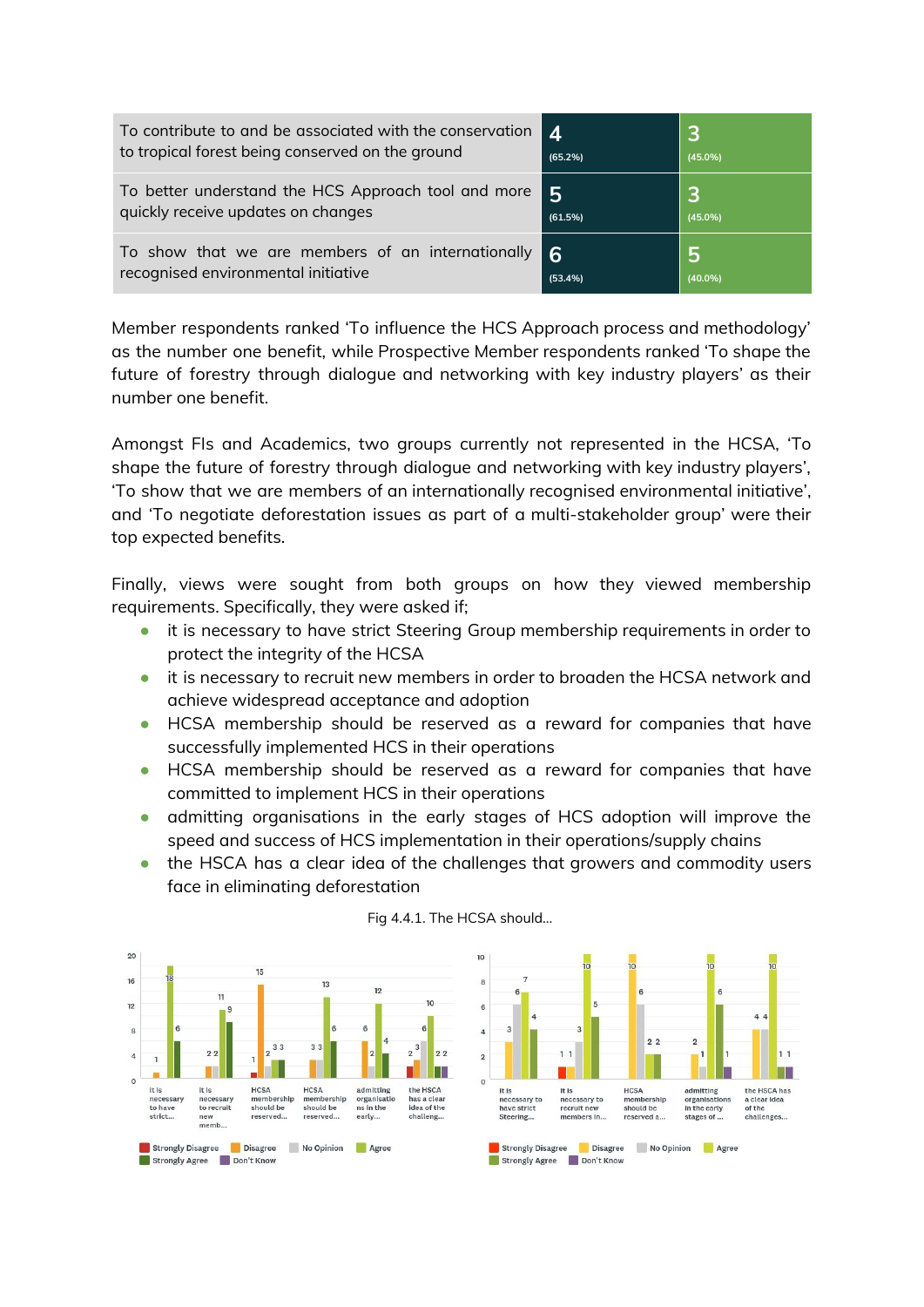Both Members and Prospective Members were closely aligned in their attitudes towards membership requirements. Amongst Members, most agreed that recruiting new members was important, but so is maintaining strict SG membership requirements. On membership, members felt that conditions for membership should be based on commitment, rather than upon full implementation.

# **4.5. HCSA in the future**

Building on to section 4.4, the survey took in recommendations on how HCSA as a methodological tool, and how as an organisation, it can better meet the needs of its members while bringing further benefits to the industry.

In open-ended responses to the first part of this section, Members were asked to elaborate on future benefits the HCSA could provide their organisations. There are five main themes that surfaced;

- **1. Further collaboration** leveraging multi-stakeholder platform
- **2. Integration** with existing policies, commitments and targets
- **3. Visible impact** and better communication about HCSA and member results
- **4. Uphold governance** and ensure methodology is implemented with integrity
- **5. Continuous improvement** and ongoing innovation to improve and fill gaps in implementation

The second part of this section concentrates on the role HCSA should play, and the types of members being admitted into HCSA.

On the role of HCSA in the future, respondents were presented three statements around possible evolutions of the HCSA:

- should play a more active role in monitoring and verifying HCS forest and HCV area conservation on the ground
- should consider admitting supporting organisations, such as financial institutes and industry organisations, in order to provide credibility and value to the HCSA
- should consider a different membership structure to accommodate organisations who want to support HCSA but don't want to be fully involved



## Fig 4.5.1. Moving forward...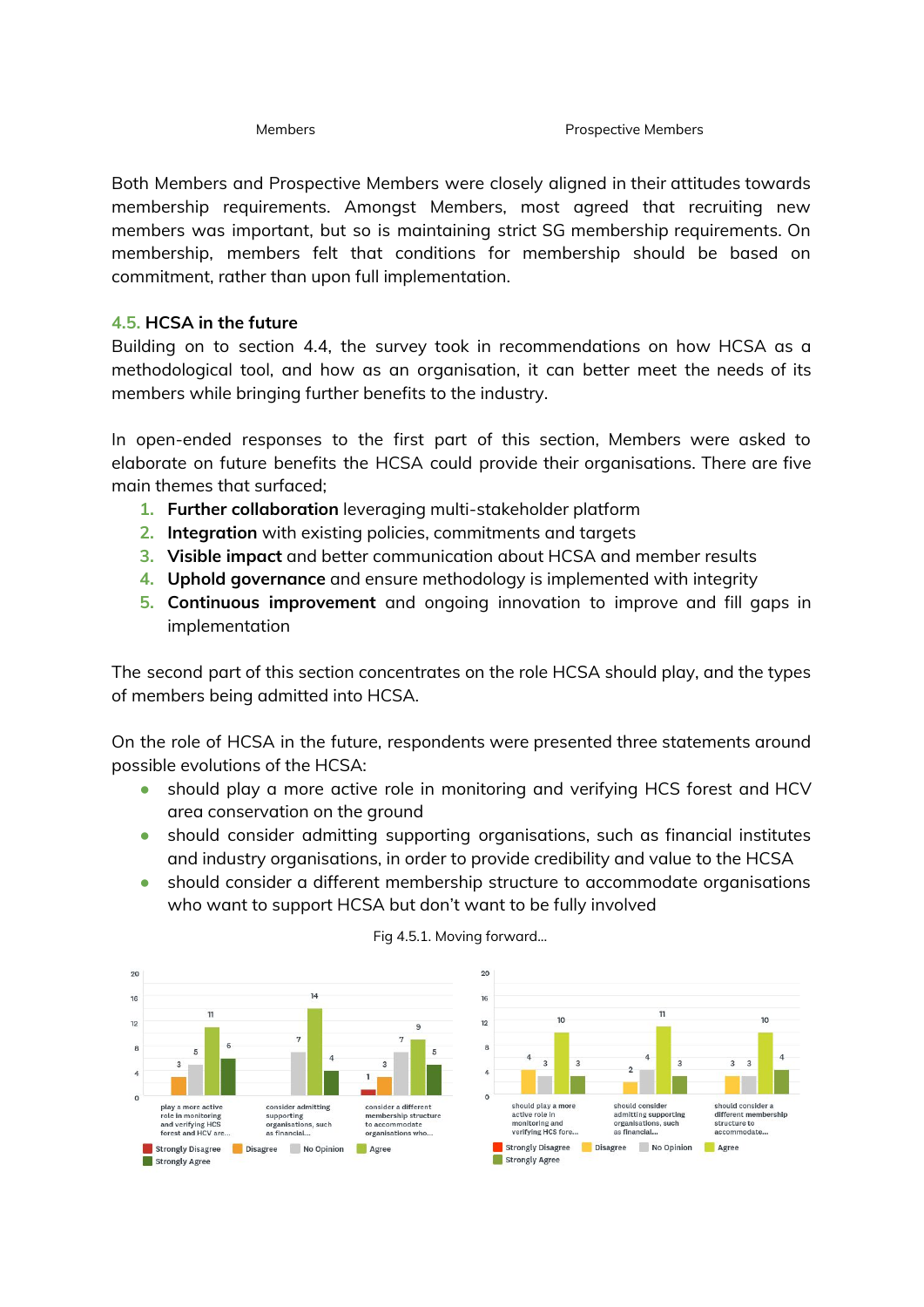### Members **Members** Prospective Members

Majority of Member respondents agree that HCSA should play a more active role in monitoring and verifying HCS forest and HCV area conservation on the ground, while responses from Prospective Member respondents garnered mixed responses. On the different membership structure, Members were split on the topic, with several expressing no opinion. On the other hand, Prospective Member respondents were in agreement that there should be a different membership structure. However, both Member and Prospective Member respondents surveyed agreed that HCS should admit FIs and industry organisations.

On the types of organisations they would like to see joining the HCSA, Members and Prospective Members had differing perspectives. Both groups were strongly aligned in admitting commodity users, but appeared to diverge in other areas. On the whole, Members were more accepting of new members across the various functions, while Prospective Members were more moderate.



Fig 4.5.2. What types of organisations would you like to see join the HCSA?

The third part of this section targets both Member and Prospective Member respondents on how HCSA can better meet their needs. Seven main themes emerged.

- **1.** Driving strategic partnerships and widening engagement
- **2.** Improving monitoring and reporting to enhance communication externally
- **3.** Greater integration with existing initiatives and frameworks
- **4.** Enhancing ground research, extensible tools, and data sharing
- **5.** Improving speed in decision making
- **6.** Improving governance
- **7.** Enhancing HCSA value and credibility

These themes are often complementary, with Integration and Governance emerging in other questions as well. Both Member and Prospective Member respondents believe that HCSA would need to do more in the space of driving partnerships, engagements, communications and research. On credibility, a member cautioned that HCSA as an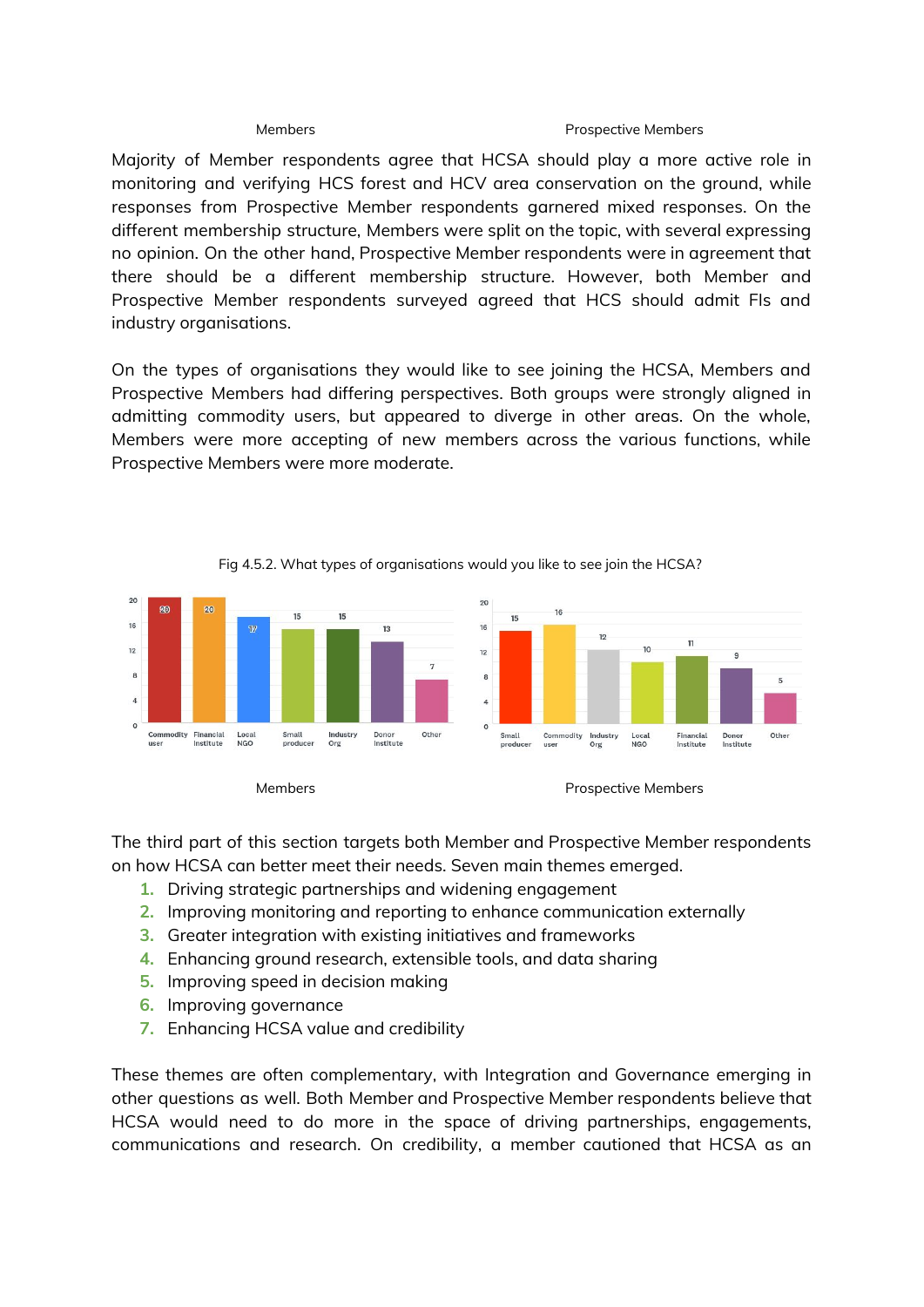organisation should focus on the key objective of Forest Cover, and not spill over to other areas that could dilute the attention.